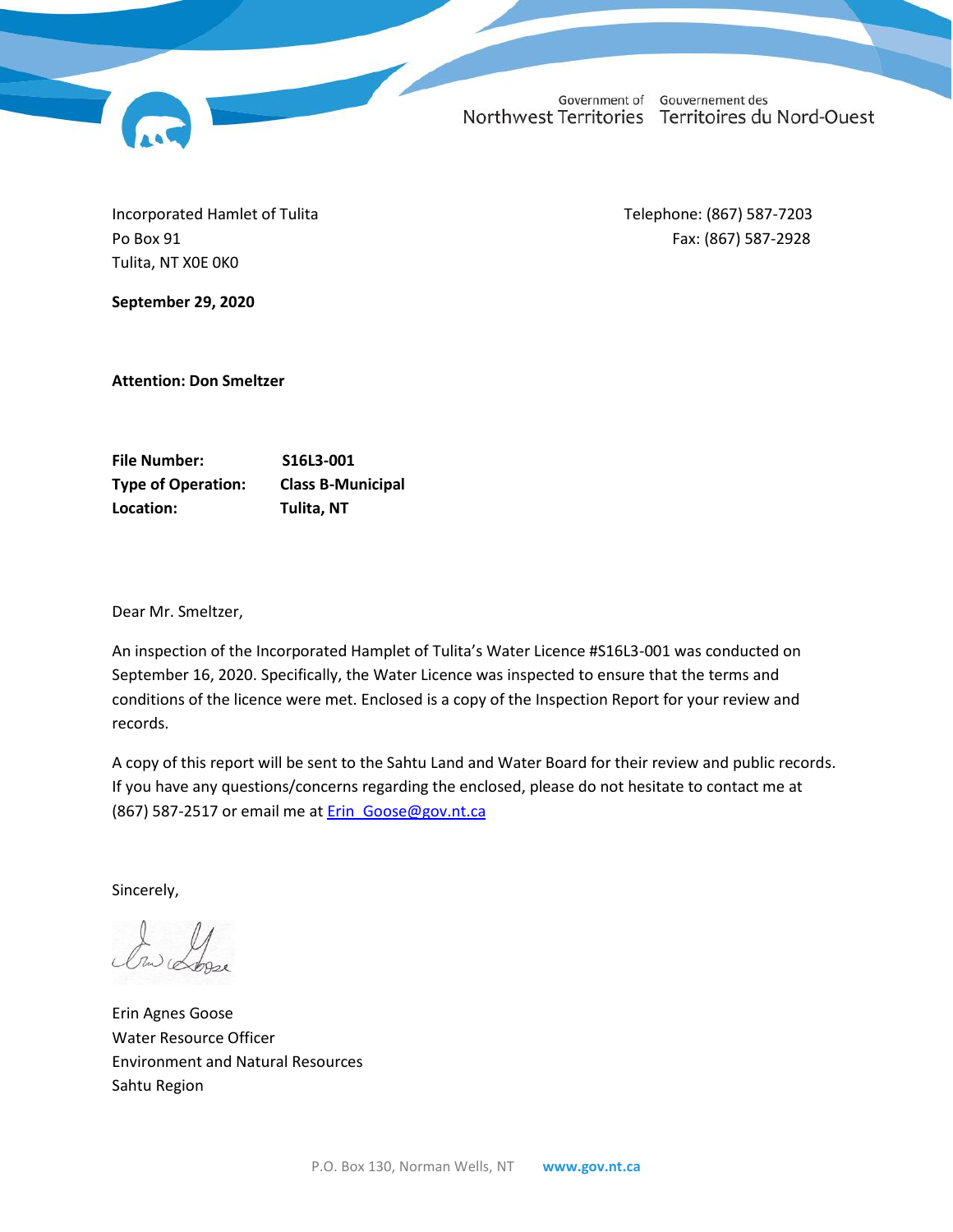

Cc: Jeff Walker- Superintendent GNWT ENR Sahtu Region

Laurel McDonald - Manager, Wildlife and Environment, GNWT ENR Sahtu Region

Aswathy Varghese, Regulatory Specialist, Sahtu Land and Water Board

Enclosure: Water Licence Inspection Report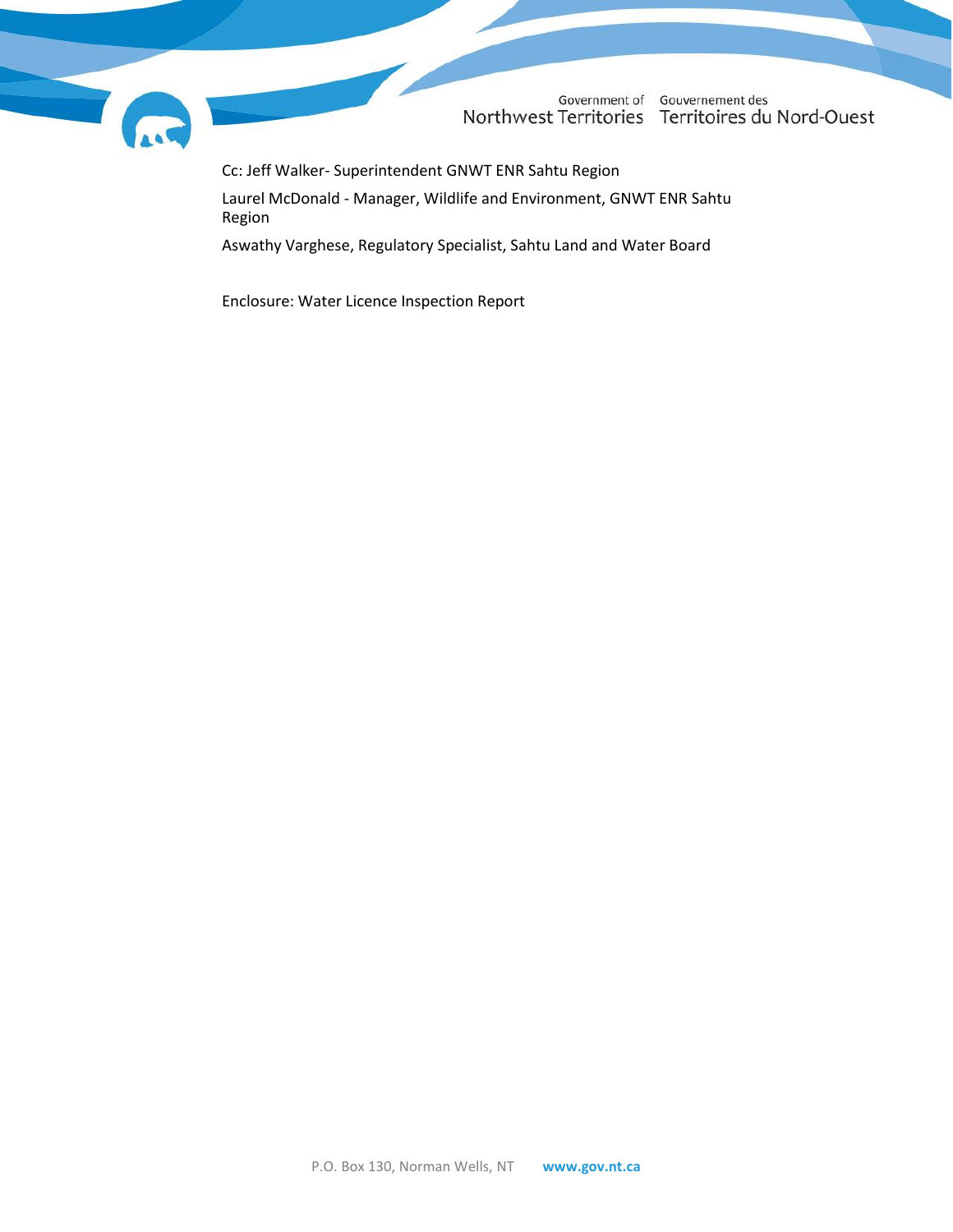

# **WATER USE INSPECTION REPORT**

| Licence #          | S16L3-001                                      | <b>Expiry Date</b>         | November 01, 2026  |
|--------------------|------------------------------------------------|----------------------------|--------------------|
| Licnecee           | <b>Incorporated Hamlet of</b><br><b>Tulita</b> | <b>Previous Inspection</b> | June 4, 2018       |
| <b>Company Rep</b> | <b>SAO</b>                                     | <b>Inspection Date</b>     | September 16, 2020 |

### **GENERAL CONDITIONS/REPORTS/PLANS**

| <b>INDICATE:</b>     | A-ACCEPTABLE | <b>U-UNACCEPTABLE</b> | N/A- NOT APPLICAPLE | $N/I-$ |
|----------------------|--------------|-----------------------|---------------------|--------|
| <b>NOT INSPECTED</b> |              |                       |                     |        |

| <b>C&amp;R PLAN</b> | A | <b>RECORDS</b>       | A | <b>FINAL REPORT</b> | N/A |
|---------------------|---|----------------------|---|---------------------|-----|
|                     |   | &REPORTING           |   |                     |     |
| <b>GEOTECHNICAL</b> | А | POSTING,             | U | <b>CONTINGENCY</b>  | A   |
| <b>INSPECTION</b>   |   | SIGNAGE              |   | <b>PLAN</b>         |     |
| <b>RESTORATION</b>  | А | <b>SPILLS</b>        | A | <b>O&amp;M PLAN</b> | A   |
| <b>ACTIVITIES</b>   |   |                      |   |                     |     |
| <b>MAINTENANCE</b>  | А | <b>MODIFICATIONS</b> | A | ANNUAL              | U   |
|                     |   |                      |   | <b>REPORT</b>       |     |

### **GENERAL CONDITION COMMENTS:**

On Wednesday, September 16, 2020 ENR Water Resource Officer (Inspector) Erin GOOSE, inspected the Hamlet of Tulita's Water Licence #S16L3-001 (Expiry November 1, 2026). The three main areas were inspected: The water intake facility, Solid Waste Facility and the Sewage Lagoon as well as the SNP sampling stations located around these facilities.

It is recommended that the foreman and municipal workers take time to review the SNP sampling guide that is available on the Sahtu Land and Water Boards website: [http://registry.mvlwb.ca/Documents/S16L3-001/S16L3-001%20-](http://registry.mvlwb.ca/Documents/S16L3-001/S16L3-001%20-%20SNP%20Implementation%20Guide%20-%20May%202016.pdf) [%20SNP%20Implementation%20Guide%20-%20May%202016.pdf](http://registry.mvlwb.ca/Documents/S16L3-001/S16L3-001%20-%20SNP%20Implementation%20Guide%20-%20May%202016.pdf)

Part B, #4, the Licensee shall submit to the Sahtu Land and Water Board an Annual Water Licence Report no later than March 31<sup>st</sup> of each year. Please ensure that the Annual Reports are completed and submitted in accordance with the condition of the Water Licence.

Since the last report dated June 4, 2018, the signage at the Solid Waste Facility has been updated and it seems to be segregated for the most part, but upkeep and daily monitoring needs to be followed. The entrance could also use more signage for the public as to what can be thrown out and what can be recycled. The SNP sampling stations needs signs with locater numbers as well.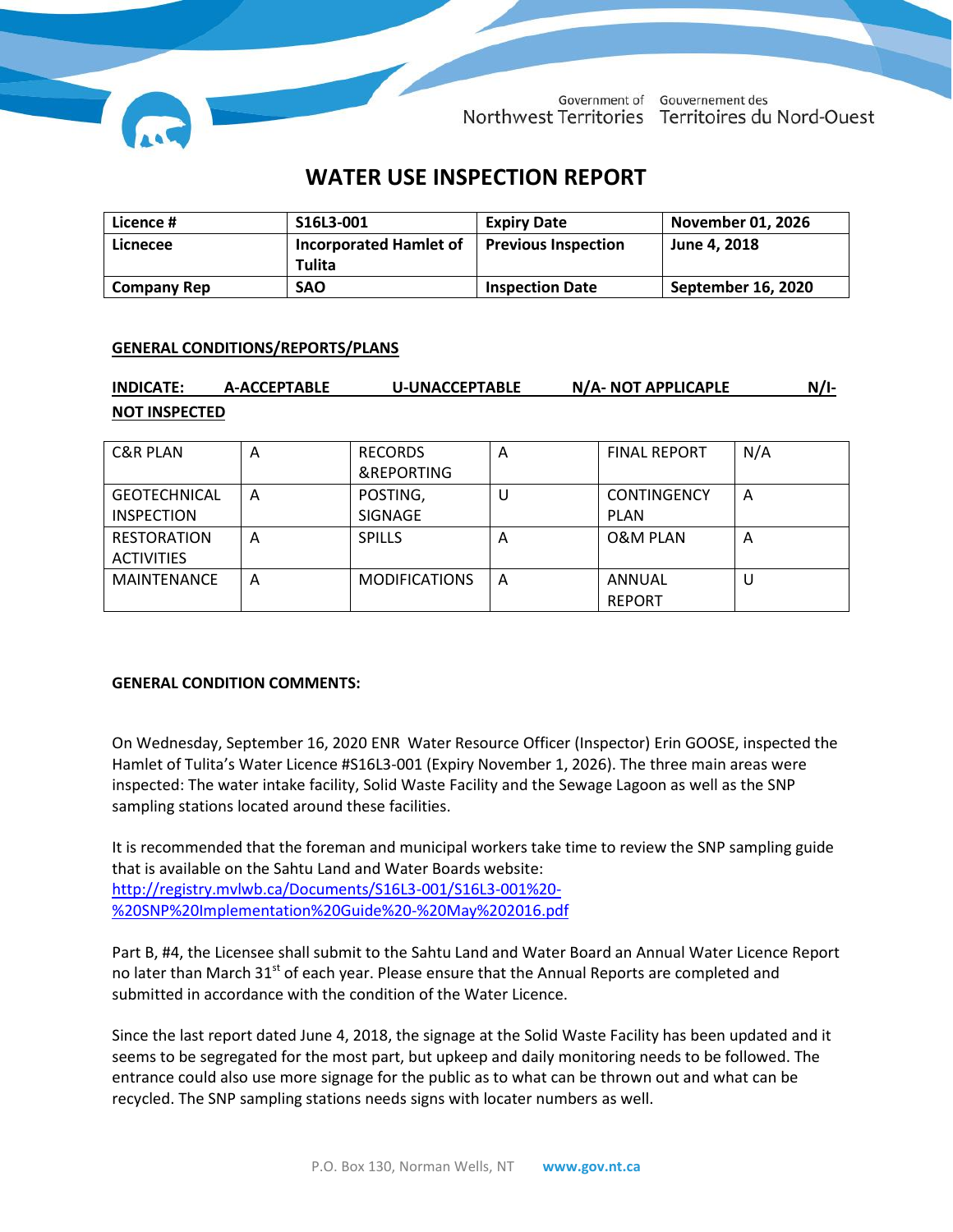

## **WATER SUPPLY:**

| Source         | <b>Great Bear River</b> | <b>Quantity Used</b> | Unknown |
|----------------|-------------------------|----------------------|---------|
| Owner/Operator | Hamlet of Tulita        | Meter Reading        | Jnknown |

| <b>Intake</b>     | <b>Storage</b>    |   | <b>Treatment</b> | A | Recycling      | u                          |
|-------------------|-------------------|---|------------------|---|----------------|----------------------------|
| <b>Facilities</b> | <b>Structures</b> |   | <b>Systems</b>   |   |                |                            |
| Flow meas.        | Conveyance        | A | <b>Pumping</b>   | Ē | Chem.          | A<br>$\mathbf{\mathsf{m}}$ |
| <b>Device</b>     | Lines             |   | <b>Stations</b>  |   | <b>Storage</b> |                            |

# **WASTE DISPOSAL-SEWAGE:**

| <b>Disposal</b><br><b>Method</b>      |   | Sewage Lagoon                    |   |                                     |   |                             |   |  |
|---------------------------------------|---|----------------------------------|---|-------------------------------------|---|-----------------------------|---|--|
| Mechanical                            | N | <b>Camp Sump</b>                 | N | <b>Natural</b><br><b>Water Body</b> | Υ | Wetland<br><b>Treatment</b> | N |  |
| <b>Continuous</b><br><b>Discharge</b> | N | Intermittent<br><b>Discharge</b> | N | Seasonal<br><b>Discharge</b>        | N | Land<br><b>Spread</b>       | N |  |
| Accelerated<br><b>Biological</b>      | N | Other                            |   |                                     |   |                             |   |  |

| Indicate:<br>Inspected                       | A-Acceptable | U-Unacceptable                           |     | N/A-Not Applicable                                      | N/I-Not |
|----------------------------------------------|--------------|------------------------------------------|-----|---------------------------------------------------------|---------|
| <b>Discharge</b><br>Quality                  | A            | <b>Decant Process</b><br>and Structures  | N/A | <b>Discharge</b><br><b>Measurement</b><br><b>Device</b> | N/A     |
| Freeboard                                    | A            | <b>Sludge Disposal</b><br><b>Methods</b> | A   |                                                         |         |
| <b>Periods of</b><br><b>Discharge</b>        |              |                                          | A   |                                                         |         |
| <b>Effluent</b><br><b>Discharge</b><br>Rates |              |                                          | A   |                                                         |         |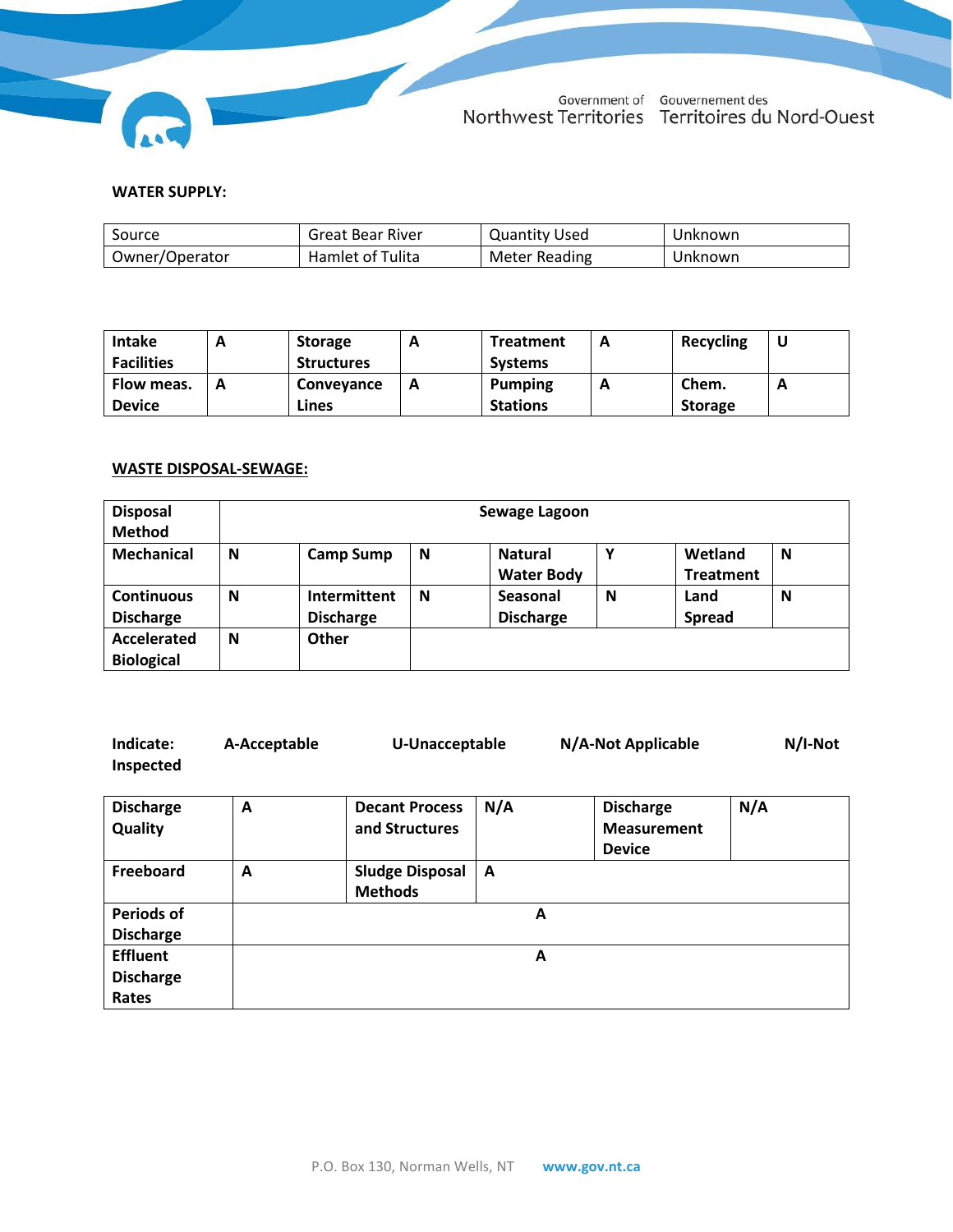

### **Sewage Comments:**

The Sewage Disposal Facility was inspected, there does not seem to be any concern regarding the Water Licence requirements. SNP sampling needs to be done regularly as per the water licence agreement. Highly recommend the update of signage as noted in the previous report.

### **WASTE DISPOSAL-SOLID WASTE:**

| <b>Disposal Method</b> |                         | Landfill     |   |                    |   |             |          |
|------------------------|-------------------------|--------------|---|--------------------|---|-------------|----------|
| Open Dump              | N                       | Landfill     | N | Burn &<br>Landfill | N | Underground | <b>N</b> |
| <b>Offsite Removal</b> | N                       | <b>Other</b> |   |                    |   |             |          |
| <b>Owner/Operator</b>  | <b>Hamlet of Tulita</b> |              |   |                    |   |             |          |

### **Solid Waste Comments:**

The Solid Waste Facility does have a large amount of hazardous waste that is in a closed fenced off area on the left side entering the facility. Daily maintenance of the facility is required to ensure that the windblown debris is contained.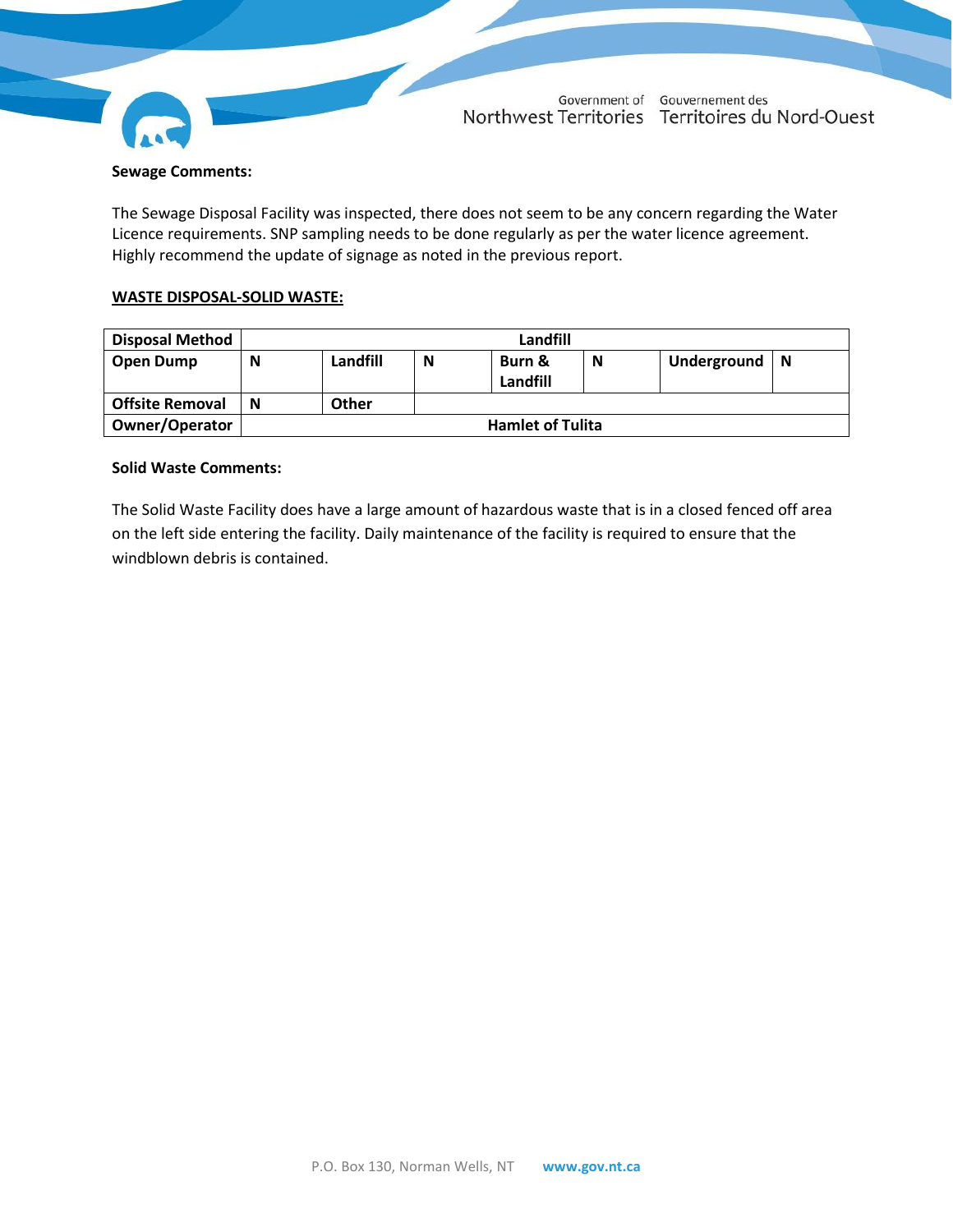

Figure 1: Water Intake Facility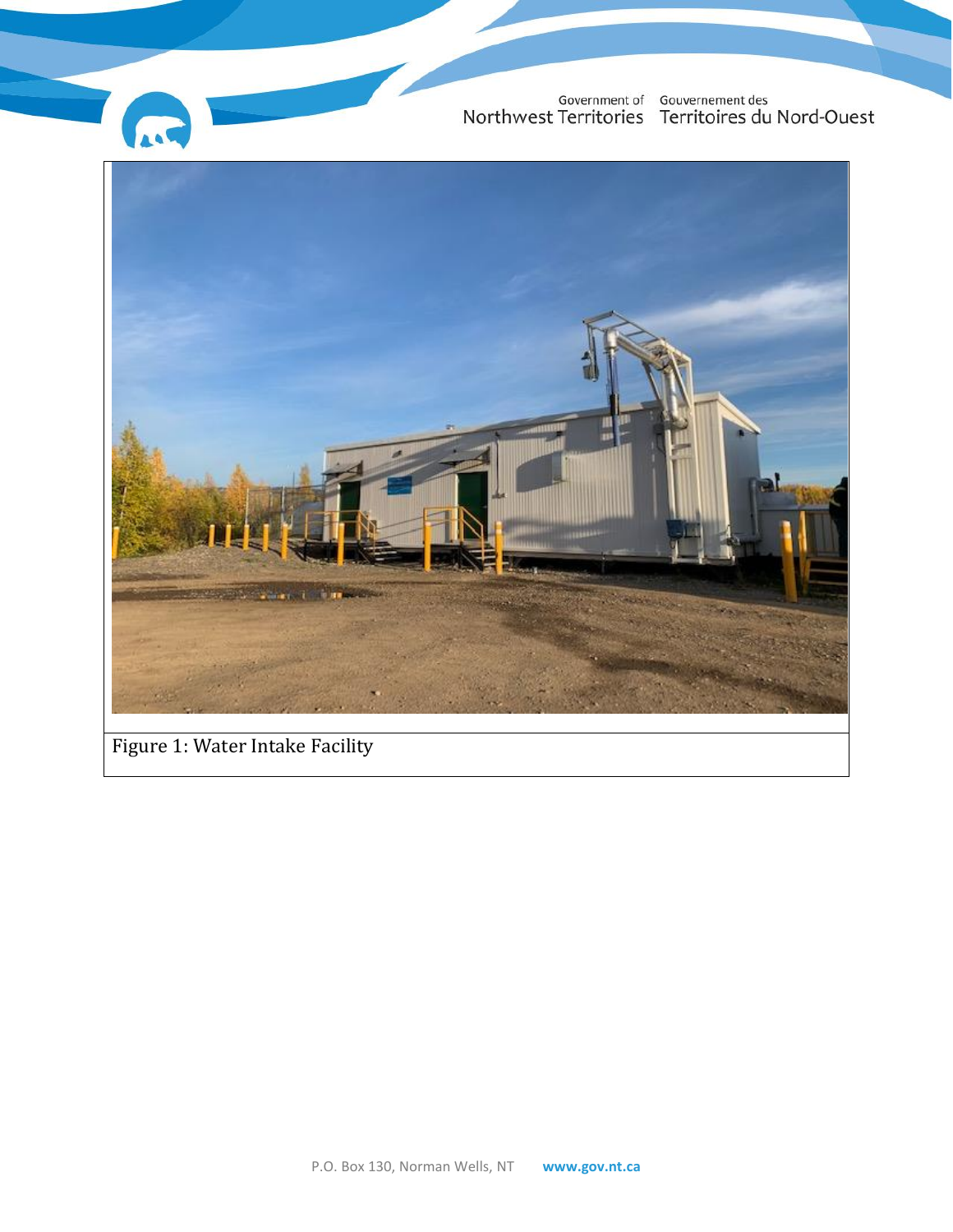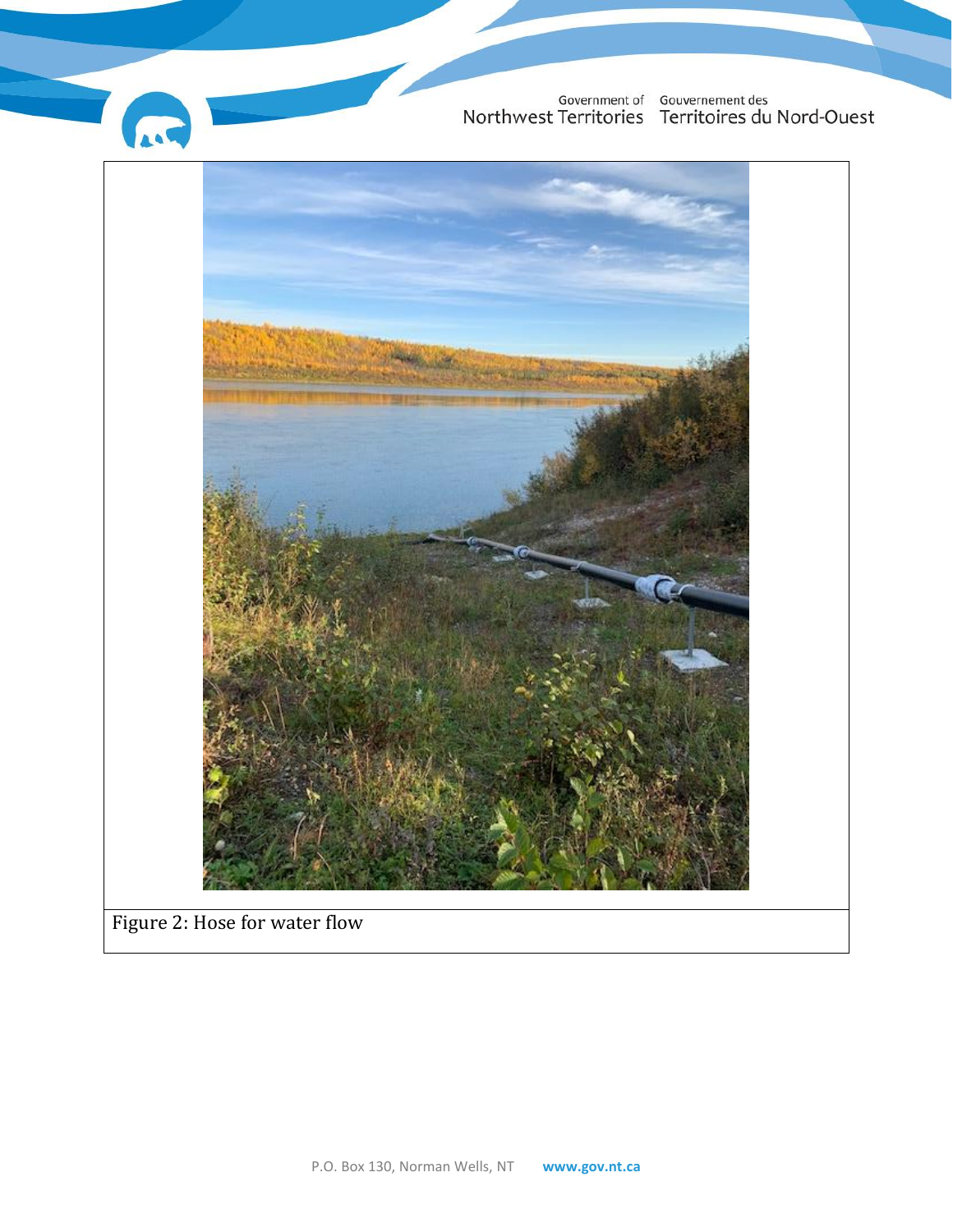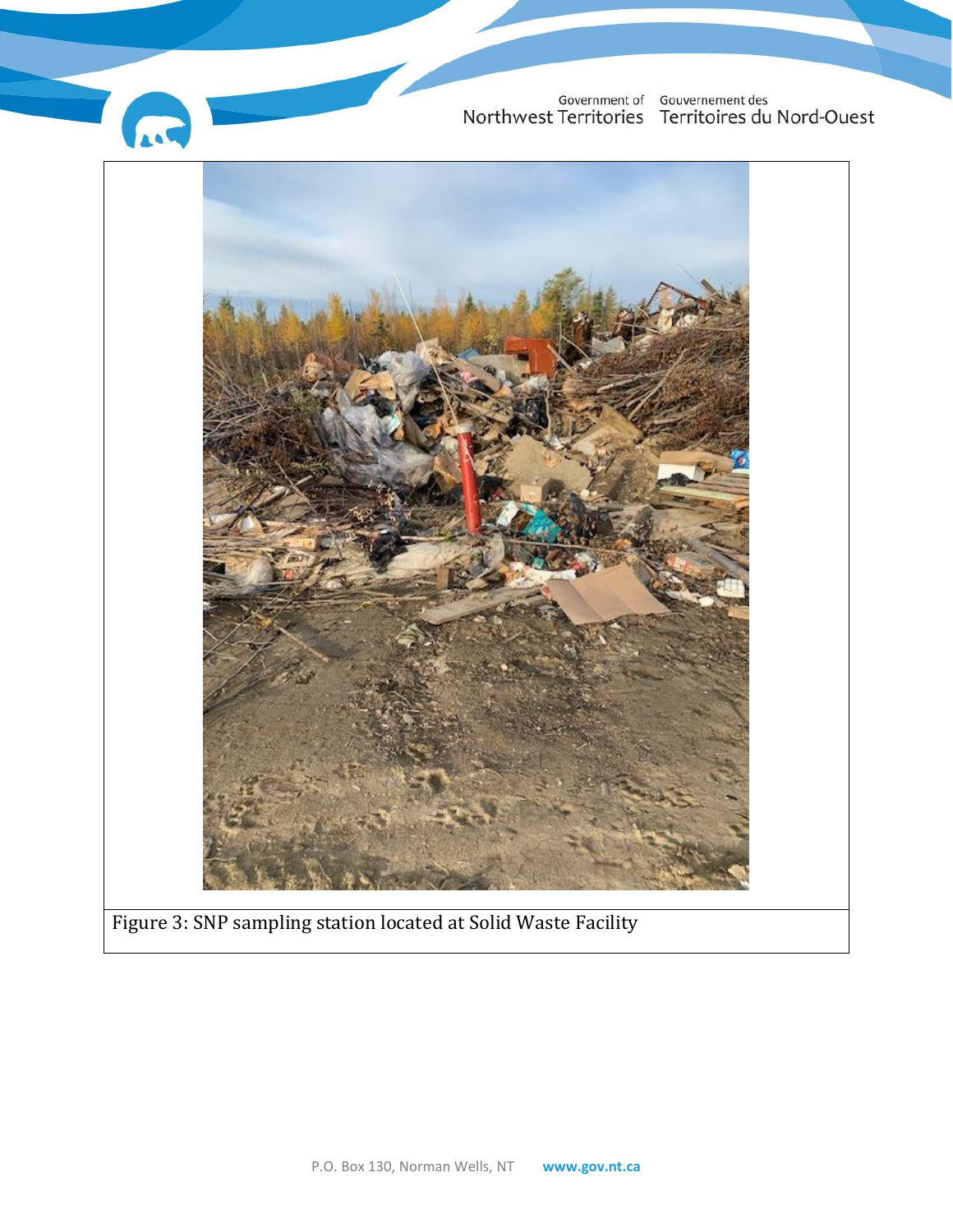

Figure 4: Temporary Hazardous waste storage located at Solid Waste Facility.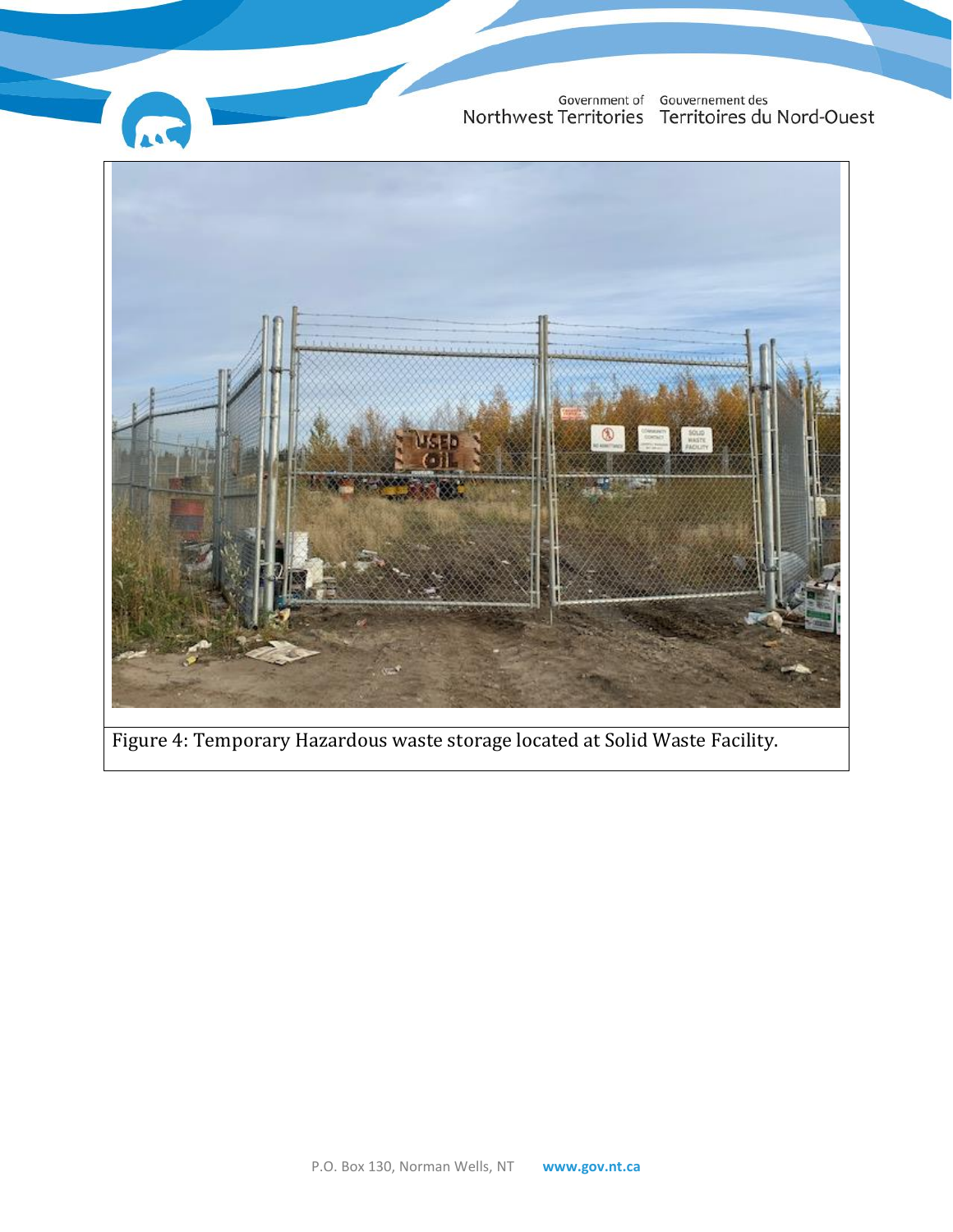